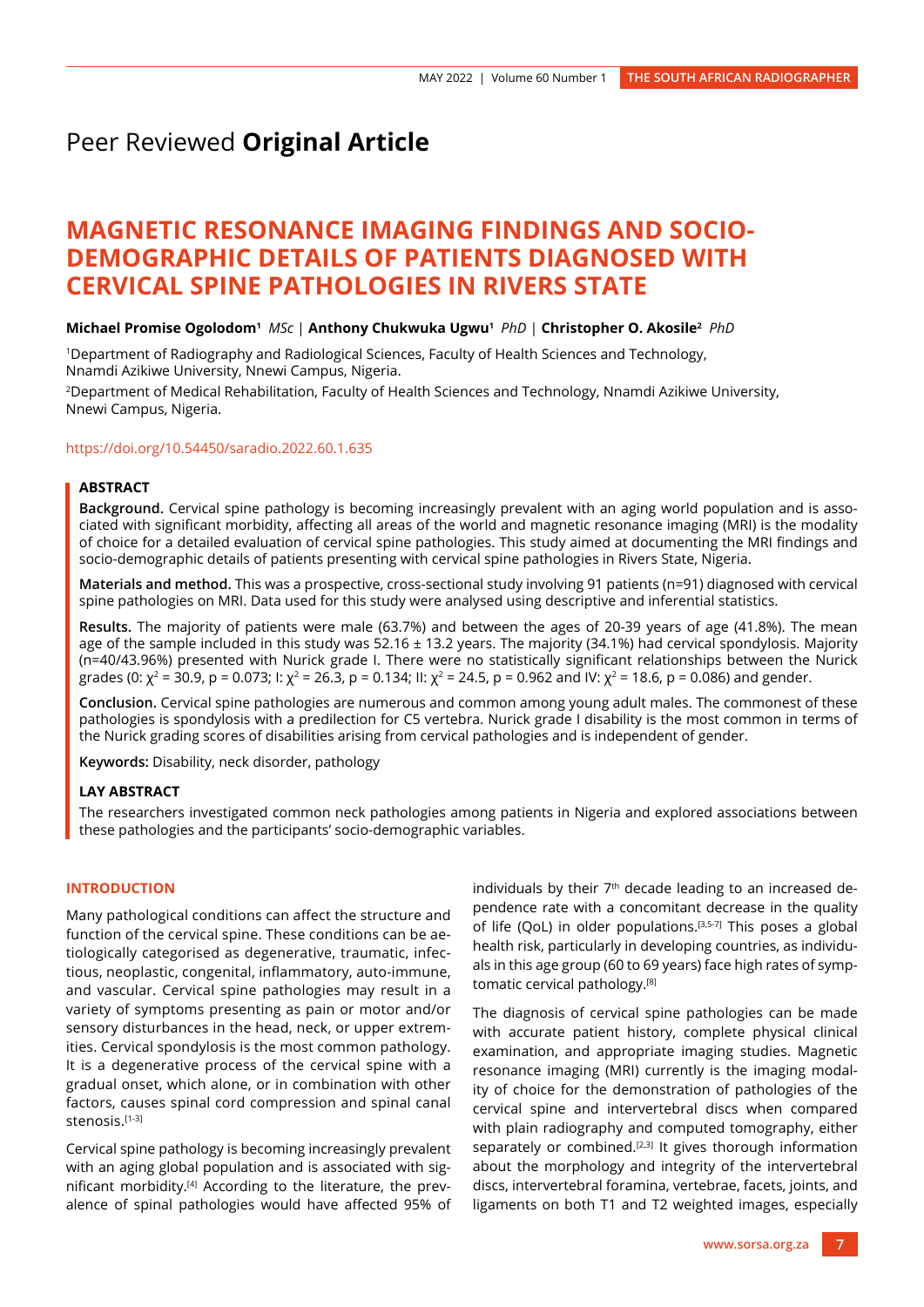sagittal plane images with a sensitivity of almost 100%. It is a non-invasive procedure. $[7,9-11]$  The superior soft-tissue resolution of MRI and its ability to detect lesions within the spinal cord, bone marrow, and intervertebral discs without radiation exposure to the thyroid gland gives it an advantage over other imaging modalities.

Most studies in the literature focus on neck pain as it relates to degenerative changes.<sup>[3,7]</sup> None evaluated the general pathologies of the cervical spine and its correlation with socio-demographic characteristics of patients. Knowledge of imaging appearances and the prevalence of cervical spine pathologies should enlighten radiographers, radiologists, and clinicians for optimal diagnosis. To the best of our knowledge, there is a dearth of documented evidence of MRI findings in a patient presenting with cervical spine pathologies in our setting. This study aimed at documenting the MRI findings and socio-demographic details of patients presenting with cervical spine pathologies in Rivers State, Nigeria.

# **MATERIALS AND METHODS**

This was a prospective, cross-sectional study carried out among all symptomatic and asymptomatic patients (participants) who were referred for cervical spine MRI at two selected diagnostic imaging centres in Rivers State, Nigeria from July 2020 to November 2020. Ethics approval was obtained from the Human Research and Ethics Committee of University of Port Harcourt Teaching Hospital, Rivers State, Nigeria (UPTH/ADM/90/SII/VOL.XL/897). Permission to conduct the study at the selected research sites was obtained before commencement of participant recruitment.

The purpose of the study was explained to potential participants and that informed consent was necessary. They were told that their participation was voluntary. Once the participants provided informed consent, their data were included in the study. Inclusion criteria were those that were diagnosed with cervical spine pathologies. Exclusion criterion was patients with normal cervical spine MRI findings.

A convenience sampling strategy was employed to recruit participants. The desired sample size was calculated using the formula for unknown populations, given below.

#### **n = Zα<sup>2</sup> pq / d2**

Where

n = Desired sample size

Zα = significant level usually set at 95% confidence level, Zα is 1.96 (two sided)

p = proportion of the population with similar attributes under study = 50% (0.5)

d = Margin of error tolerated or absolute error = 10.3% (0.103)

 $q = 1-p = 1-0.5 = 0.5$ 

 $n = (1.96)^2 \times 0.5 (1 - 0.5) / (0.103)^2$ 

n = 0.9604 / 0.010609

 $n = 91$ 

The desired sample size was calculated as 91 participants  $(n = 91)$ .

Cervical spine MRI examinations were performed using an open type MRI machine (Brivo MR235, General Electric, and Siemens Magnetom C) of 0.35 tesla strength using both medium and large neck spine array volume coils. Each participant was examined lying supine with their head and neck in a neutral position. Fast spin-echo sequences were used to obtain T1 weighted (T1W) and T2 weighted (T2W) images in axial and sagittal planes. Coronal images for T1W and T2W and short tau inversion recovery (STIR) sequences were also acquired for adequate cervical spine assessment. The acquired images were interpreted by the researchers and two radiologists with more than three years of experience in MRI spine reporting. The imaging findings were categorised into levels of spinal involvement (single, double, and multiple) and types of pathologies that were present. The participants were evaluated for disabilities using the Nurick grading classifications below.

0: Signs or symptoms of root involvement but without evidence of spinal cord disease.

1: Signs or symptoms of spinal cord disease but no difficulty in walking.

2: Slight difficulty in walking but does not prevent fulltime employment.

3: Difficulty in walking, which prevented full-time employment or ability to do all household work, but which was not enough to require somebody's help to walk.

4: Able to walk only with someone else's help or with aid of a frame.

5: Chairbound or bedridden.<sup>[12]</sup>

The grading information, socio-demographic variables such as gender, age, duration of pathology and occupation (professionals: teachers, lawyers, accountants etc., and non-professionals: masons, mechanics, carpenters, etc.) were obtained verbally from the participants by the researchers. Their data were captured on a proforma survey designed according to the study objectives. All data collected from the imaging and proforma survey were captured on an Excel spreadsheet.

Descriptive (mean, standard deviation, percentages, and distribution frequency tables) and inferential (chi-square test) statistics were done using the Statistical Package for Social Sciences (SPSS) version 21 (IBM Corp, Amornk, NY, 2012). The chi-square test was used to determine whether associations between age, gender, duration of pathology, and the Nurick grading scores existed. It was also used to determine whether associations between the levels of spinal involvement and the categories of patients' occupation existed. The level of statistical significance was set at p < 0.05.

## **RESULTS**

One hundred and thirty (n = 130) MRI cervical spine examinations were performed from July to November 2020 at the selected study. In terms of the inclusion criteria (n = 91) MRI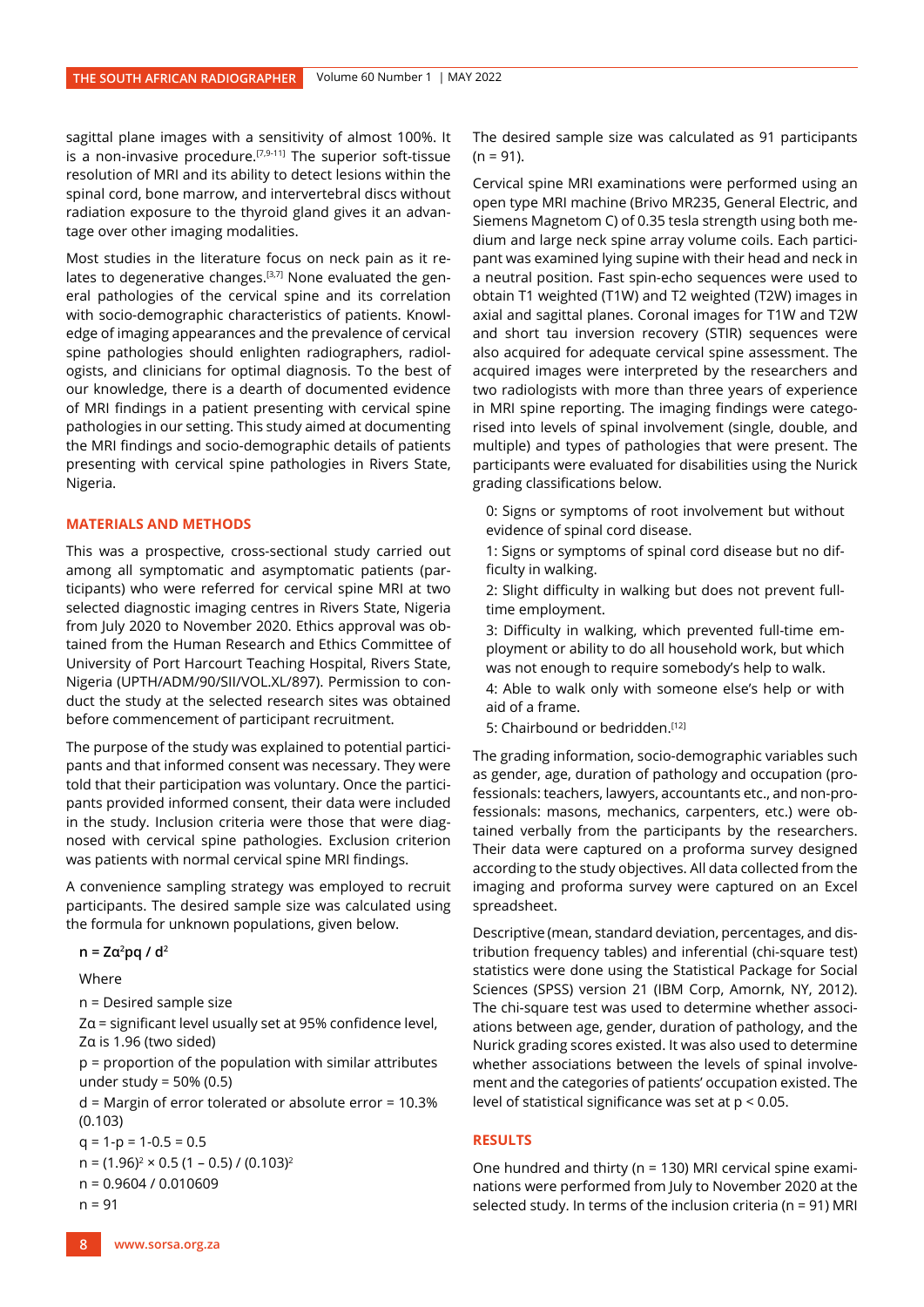| S/N | <b>SOCIO-DEMO-</b><br><b>GRAPHIC DETAILS</b> | <b>FREQUENCY</b><br>(N) | <b>PERCENTAGE</b><br>(%) |
|-----|----------------------------------------------|-------------------------|--------------------------|
| a)  | Gender                                       |                         |                          |
|     | Male                                         | 58                      | 63.7                     |
|     | Female                                       | 33                      | 36.3                     |
|     | Total                                        | 91                      | 100                      |
| b)  | Age group (Years)                            |                         |                          |
|     | < 20years                                    | 7                       | 7.7                      |
|     | 20 – 39years                                 | 38                      | 41.8                     |
|     | 40 - 59 years                                | 33                      | 36.3                     |
|     | 60 years and above                           | 13                      | 14.3                     |
|     | Total                                        | 91                      | 100                      |
| C)  | Occupation                                   |                         |                          |
|     | Professionals                                | 34                      | 37.36                    |
|     | Non-professionals                            | 57                      | 62.64                    |
|     | Total                                        | 91                      | 100                      |
|     | Total                                        | 91                      | 100                      |

Table 1. Socio-demographic details of the participants

examinations demonstrated cervical spine pathologies. Informed consent was obtained from the 91 participants to use their data in the study.

Table 1 presents the socio-demographic characteristics of the participants. The majority were male (63.7%). Most participants (41.8%) were between 20 to 39 years old. The majority (62.64%) were non-professionals. The mean age was 52.16 years with a standard deviation of 13.2 years.

The cervical spine pathologies of the participants are presented in Table 2. Most (63.8%) had a single pathology. From the single pathology category, cervical spine spondylosis was most common (34.1%) followed by disc herniations (6.6%). Only a few participants (9.9%) presented with multiple cervical spine pathologies.

Table 3 presents data regarding cervical spine level involvement in relation to participants' occupation. Most only had pathology at a single level of the cervical spine (46.17%), with the C5 level commonly affected (15.38%). In the double pathologies category, C4/C5 was most affected (13.15%); and in the multiple category C2/C4/C6 were most often affected (7.70%). There were statistically significant relationships between the participants' occupation and cervical spine level involvement (Table 3). For the professional participants ( $n =$ 34) statistically significant relationships were found for sin-

Table 2. Frequency and percentage distribution of cervical spine pathologies

| S/N | <b>CERVICAL PATHOLOGIES</b>                                         | <b>FREQUENCY (N)</b> | <b>PERCENTAGE (%)</b> |
|-----|---------------------------------------------------------------------|----------------------|-----------------------|
| a)  | Single pathology                                                    |                      |                       |
|     | Spondylosis                                                         | 31                   | 34.1                  |
|     | Disc herniations                                                    | 6                    | 6.6                   |
|     | Exit nerve root compression                                         | 3                    | 3.3                   |
|     | Facetal arthrosis                                                   | 2                    | 2.2                   |
|     | Fat marrow changes                                                  | 1                    | 1.1                   |
|     | Ligamentum flava hypertrophy                                        | 1                    | 1.1                   |
|     | Narrowing of neural foramina                                        | $\overline{2}$       | 2.2                   |
|     | Osteoarthrosis                                                      | 1                    | 1.1                   |
|     | Osteomyelitis                                                       | 5                    | 5.5                   |
|     | Radiculopathy                                                       | 1                    | 1.1                   |
|     | Spinal canal stenosis                                               | 5                    | 5.5                   |
| b)  | Double pathology                                                    |                      |                       |
|     | Degenerative disc disease, spinal canal stenosis                    | $\overline{2}$       | 2.2                   |
|     | Degenerative disc disease, spinal stenosis                          | 3                    | 3.3                   |
|     | Exit nerve root compression, spinal canal stenosis                  | 6                    | 6.6                   |
|     | Osteoarthrosis, spondylosis                                         | $\overline{2}$       | 2.2                   |
|     | Radiculopathy, spondylosis                                          | 6                    | 6.6                   |
|     | Spinal canal stenosis, exit nerve root compression                  | 3                    | 3.3                   |
|     | Spondylosis, fat marrow changes                                     | 1                    | 1.1                   |
| C)  | <b>Multiple pathologies</b>                                         |                      |                       |
|     | Disc herniation, spinal canal stenosis, exit nerve root compression | 9                    | 9.9                   |
|     | <b>Total</b>                                                        | 91                   | 100                   |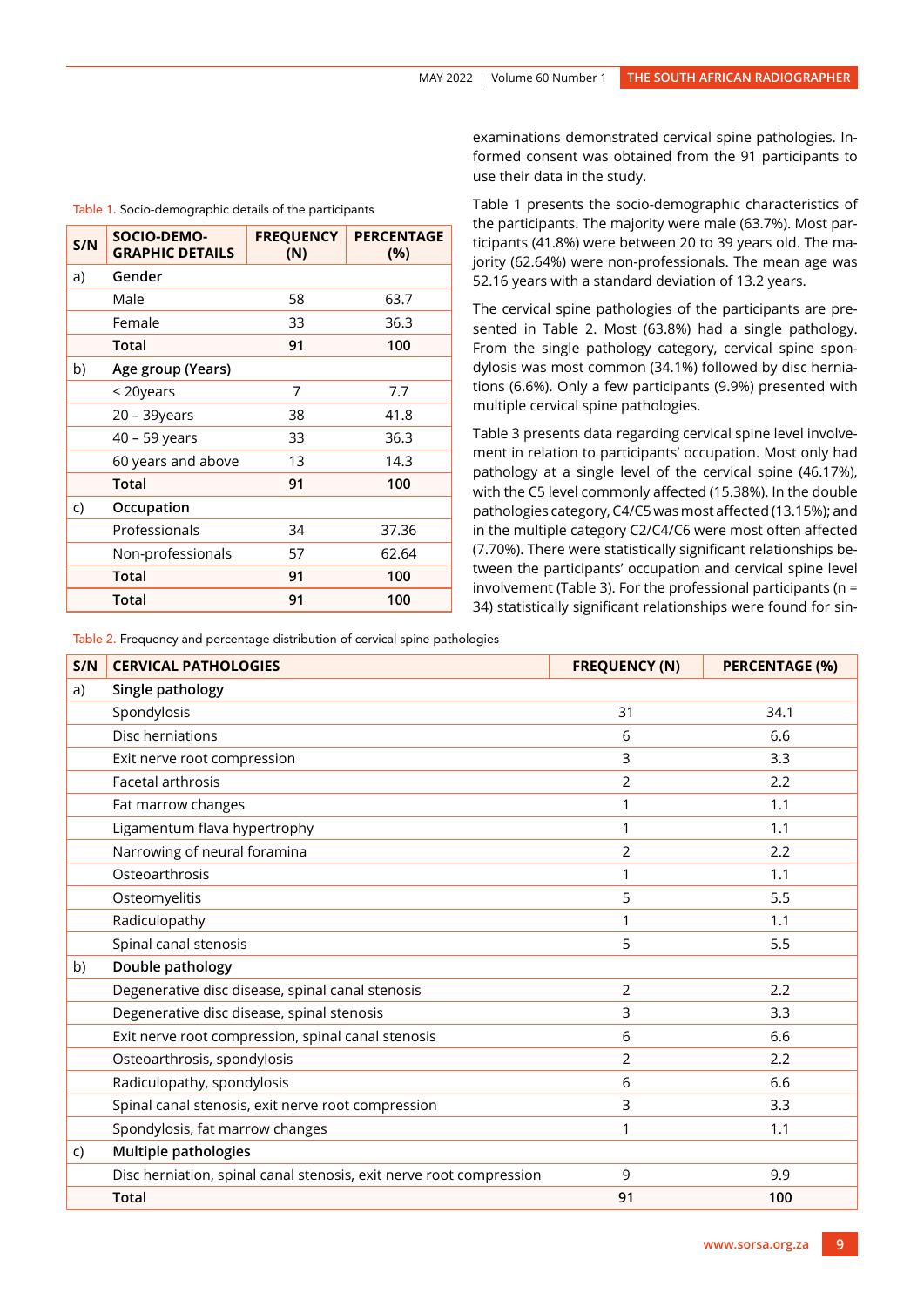|     |                      |                        | <b>OCCUPATION</b> |                      |                          |       |
|-----|----------------------|------------------------|-------------------|----------------------|--------------------------|-------|
| S/N | <b>SPINAL LEVELS</b> | <b>FREQUENCY N (%)</b> |                   | <b>PROFESSIONALS</b> | <b>NON-PROFESSIONALS</b> |       |
|     |                      |                        | $\chi^2$          | p                    | $\chi^2$                 | p     |
| a)  | Single               |                        | 4.61              | 0.024                | 3.62                     | 0.031 |
|     | C1                   | 2(2.20)                |                   |                      |                          |       |
|     | C <sub>2</sub>       | 4(4.40)                |                   |                      |                          |       |
|     | C <sub>3</sub>       | 6(6.60)                |                   |                      |                          |       |
|     | C4                   | 13(14.29)              |                   |                      |                          |       |
|     | C <sub>5</sub>       | 14(15.38)              |                   |                      |                          |       |
|     | C <sub>6</sub>       | 2(2.20)                |                   |                      |                          |       |
|     | C7                   | 1(1.10)                |                   |                      |                          |       |
| b)  | Double               |                        | 2.34              | 0.091                | 4.81                     | 0.001 |
|     | C1/C2                | 6(6.60)                |                   |                      |                          |       |
|     | C2/C3                | 10(10.98)              |                   |                      |                          |       |
|     | C4/C5                | 12(13.15)              |                   |                      |                          |       |
|     | C5/C6                | 5(5.49)                |                   |                      |                          |       |
|     | C7/T1                | 1(1.10)                |                   |                      |                          |       |
| C)  | Multiple             |                        | 2.02              | 0.031                | 3.76                     | 0.021 |
|     | C2/C3/C5             | 5(5.49)                |                   |                      |                          |       |
|     | C2/C4/C6             | 7(7.70)                |                   |                      |                          |       |
|     | C3/C5/C7             | 3(3.30)                |                   |                      |                          |       |
|     | <b>Total</b>         | 91(100%)               |                   |                      |                          |       |

# Table 3. The relationship between spinal levels of involvement and the participants' occupation

Table 4. Frequency distributions of Nurick grades for gender, age group and durations of pathology

| S/N | <b>VARIABLES</b>             | <b>NURICK GRADES CLASSIFICATIONS</b> |            |              |            |            |              |
|-----|------------------------------|--------------------------------------|------------|--------------|------------|------------|--------------|
|     |                              | 0                                    |            | $\mathbf{H}$ | Ш          | IV         | <b>TOTAL</b> |
| a)  | Gender                       |                                      |            |              |            |            |              |
|     | Male                         | 8(8.79%)                             | 28(30.77%) | 17(19.14%)   | 4(4.4%)    | $1(1.1\%)$ | 58(63.74%)   |
|     | Female                       | 2(2.2%)                              | 12(13.83%) | 13(13.83%)   | 5(5.49%)   | $1(1.1\%)$ | 33(36.26%)   |
|     | Total                        | 10(10.99%)                           | 40(43.96%) | 30(32.97%)   | 9(9.89%)   | 2(2.2%)    | 91(100%)     |
| b)  | Age group (yrs)              |                                      |            |              |            |            |              |
|     | < 20                         |                                      | 4(4.92%)   | 2(2.2%)      | $1(1.1\%)$ |            | 7(7.69%)     |
|     | 20-39                        | 8(8.79%)                             | 20(21.79%) | 8(8.79%)     | 2(2.2%)    |            | 38(41.76%)   |
|     | 40-59                        | 2(2.2%)                              | 8(8.79%)   | 18(19.78%)   | 4(4.4%)    | $1(1.1\%)$ | 33(36.26%)   |
|     | 60 years and above           |                                      | 8(8.79%)   | 2(2.2%)      | 2(2.2%)    | $1(1.1\%)$ | 13(14.29%)   |
|     | Total                        | 10(10.99%)                           | 40(43.96%) | 30(32.97%)   | 9(9.89%)   | 2(2.2%)    | 91(100%)     |
| C)  | <b>Duration of pathology</b> |                                      |            |              |            |            |              |
|     | < 6 months                   | 6(6.5%)                              | 32(35.17%) | 14(15.39%)   | 3(3.3%)    |            | 55(60.44%)   |
|     | 6 months - 1 year            |                                      | 8(8.79%)   | 13(13.83)    | 5(5.49%)   |            | 26(28.57%)   |
|     | 1 year – 2 years             | 3(3.3%)                              |            | $1(1.1\%)$   |            | 2(2.2%)    | 7(7.69%)     |
|     | 2 years - 3 years            | $1(1.1\%)$                           |            | 1(2.2%)      |            |            | 3(3.3%)      |
|     | Total                        | 10(10.99%)                           | 40(43.96%) | 30(32.97%)   | 9(9.8%)    | 2(2.2%)    | 91(100%)     |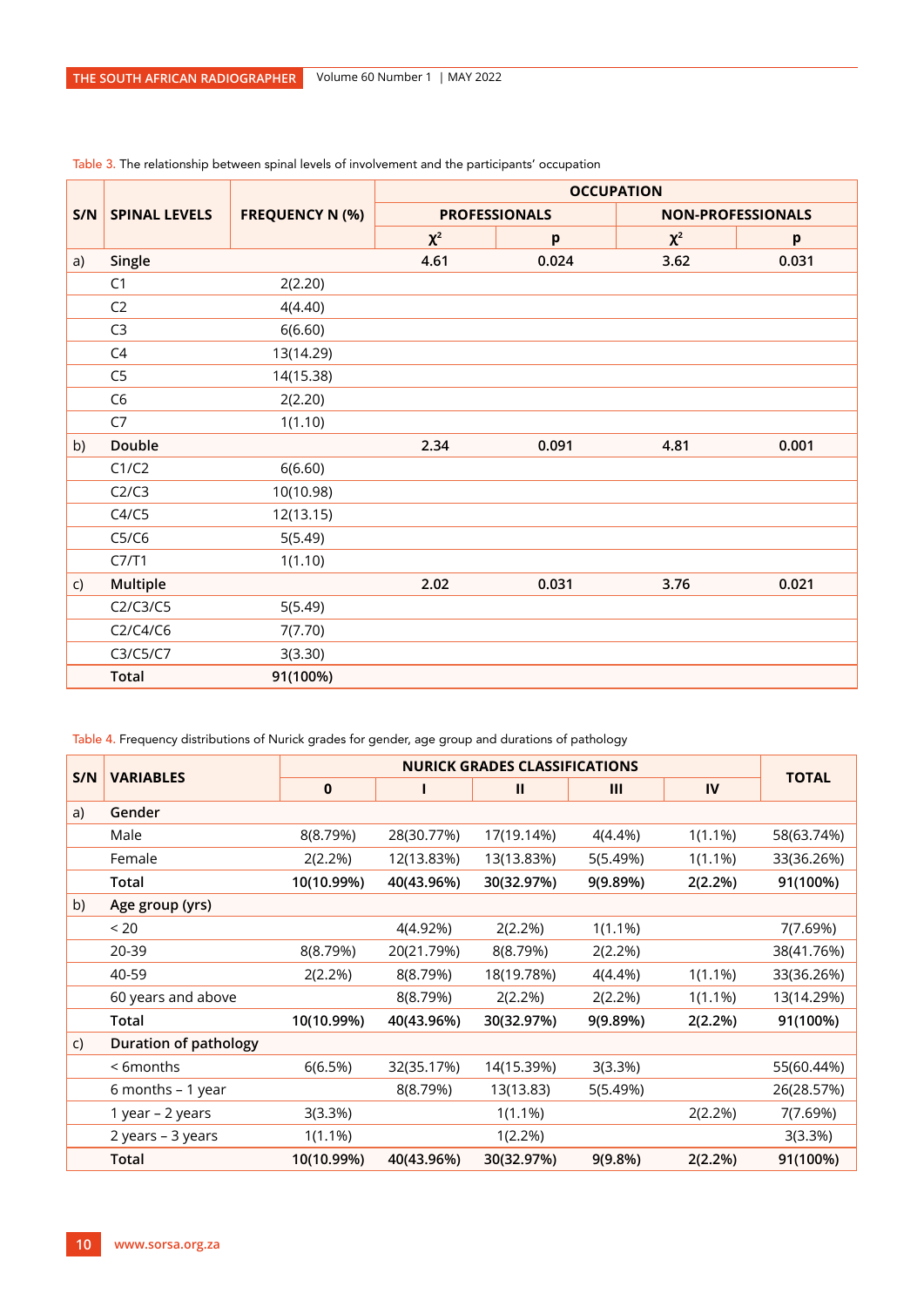| <b>NURICK</b>                   | <b>GENDER</b> |       | <b>AGE GROUP</b> |       | <b>DURATION OF PATHOLOGY</b> |       |
|---------------------------------|---------------|-------|------------------|-------|------------------------------|-------|
| <b>GRADING</b><br><b>SCORES</b> | $\chi^2$      | p     | $\chi^2$         | р     | $\chi^2$                     | р     |
| $\mathbf 0$                     | 30.9          | 0.073 | 31.2             | 0.012 | 38.4                         | 0.002 |
|                                 | 26.3          | 0.134 | 36.4             | 0.941 | 33.8                         | 0.001 |
| $\mathbf{H}$                    | 24.5          | 0.962 | 56.7             | 0.651 | 34.8                         | 0.003 |
| $\mathbf{III}$                  | 36.4          | 0.001 | 34.3             | 0.023 | 54.6                         | 0.001 |
| <b>IV</b>                       | 18.6          | 0.086 | 17.6             | 0.091 | 16.7                         | 0.001 |

Table 5. Relationships between Nurick grading scores and gender, age and duration of pathology

gle ( $\chi^2$  = 4.61, p = 0.024) and multiple ( $\chi^2$  = 2.02, p = 0.031) levels of spinal involvement. In terms of the non-professional participants (n = 57), statistically significant relationships were found for single ( $χ² = 3.62$ , p = 0.031), double ( $χ² = 4.81$ ,  $p = 0.001$ ) and multiple ( $\chi^2 = 3.76$ ,  $p = 0.021$ ).

Table 4 presents the distribution frequencies of the Nurick grading scores in relation to the participants' socio-demographic characteristics. The majority of participants had a Nurick grade I disability (43.96%), were male (63.74%), in the 20-39 years age group (41.76%) and had a pathology duration of less than six months (60.44%). In contrast, the least number of participants had a Nurick grade IV disability (2.2%), were < 20 years of age (7.69%) and had a pathology duration between two and three years (3.3%).

Chi-square test results for the relationship between the Nurick grading scores and the demographic variables are presented in Table 5. Statistically significant relationships were found between Nurick grade 0 scores and age (p = 0.012), Nurick grade III scores and gender ( $p = 0.001$ ) and age ( $p = 0.023$ ). Statistically significant relationships between all five Nurick grade scores and duration of pathology were also found (0: p = 0.002, I: p = 0.001, II: p = 0.003, III:  $p = 0.001$ , IV:  $p = 0.001$ ).

# **DISCUSSION**

In terms of inclusion criteria this study comprised ninety-one (n=91) participants. The majority with cervical spine pathologies were males (Table 1). Male preponderance in this study is similar to findings of other studies conducted. [2,3,7,13-20] A plausible explanation for male preponderance in our study could be that males account for greater numbers of the workforce in our societies and are commonly exposed to spinal pathology predisposing factors such as strenuous jobs. However, other studies<sup>[21-25]</sup> found cervical spine pathologies to be more prevalent among females. This difference relative to our study's findings may be ascribed to the cited studies<sup>'[21-25]</sup> different sample sizes and methods used.

The age group commonly affected with spinal pathologies was evaluated and the results revealed that the majority of the participants with cervical spine pathologies were commonly found within the age group of 20-39 years (Table 1). The mean age of the participants in this study of 52.16 years with a standard deviation of 13.2 years is similar to

the mean ages obtained in previous studies.[3,13] The preponderance of cervical spine pathologies in the 20 to 39 years age group in our study could be ascribed to the fact that people of these ages are the most active in our context and are usually involved in strenuous jobs and social activities that often predispose them to develop spinal pathologies. The findings of our study concerning the common age group and mean age affected by cervical spine pathologies are inconsistent with the findings of reported studies in the literature.[2,7,21,26] The discrepancies identified in our findings could be ascribed to the different nature, sample sizes and geographical variations of the cited studies.

The majority of participants had a single pathology affecting the cervical spine with spondylosis as the most common pathological finding (Table 2). This is a similar findings compared with other studies.[7,13] Spondylosis, as the most common pathology in this study, is contrary to the findings of the studies conducted by Maaji et al.<sup>[2]</sup> and Karki et al.<sup>[27]</sup> Such differences in the cited findings versus our findings may be because of different sample sizes and sample characteristics, as well as the contexts in which the cited studies were conducted.

The majority of participants in our study had a single level of spinal involvement with C5 commonly affected (Table 3). This is in keeping with the findings of Karki et al.<sup>[27]</sup> Olarinoye-Akorede<sup>[3]</sup> found C3/C4 to be more commonly affected. Other authors<sup>[28]</sup> also reported lower cervical spine levels of involvement (C5-C7). They attributed it to the fact that the spinal cord accommodates three-quarters of the spinal canal at these levels and the vulnerable blood supply to this segment of the cord.<sup>[28]</sup> The relationship between the participants' occupations and the levels of spinal involvement was determined using the chi-square test (Table 3). There were statistically significant relationships between the professional participants with a single ( $p = 0.024$ ) and multiple (p = 0.031) levels of spinal involvement. This could be ascribed to the nature of professionals' occupations (e.g., teachers, lawyers, accountants, medical doctors) involved in strenuous activities could be ascribed to the nature of their duties (e.g., writing often with their necks in a flexed position). The nature of the professionals' duties is a predisposing factor to the levels of cervical spine pathologies involvement based on the outcome of this study. There were also statistically significant relationships between levels of cervical spine involvement, single ( $p = 0.031$ ), double ( $p = 0.031$ )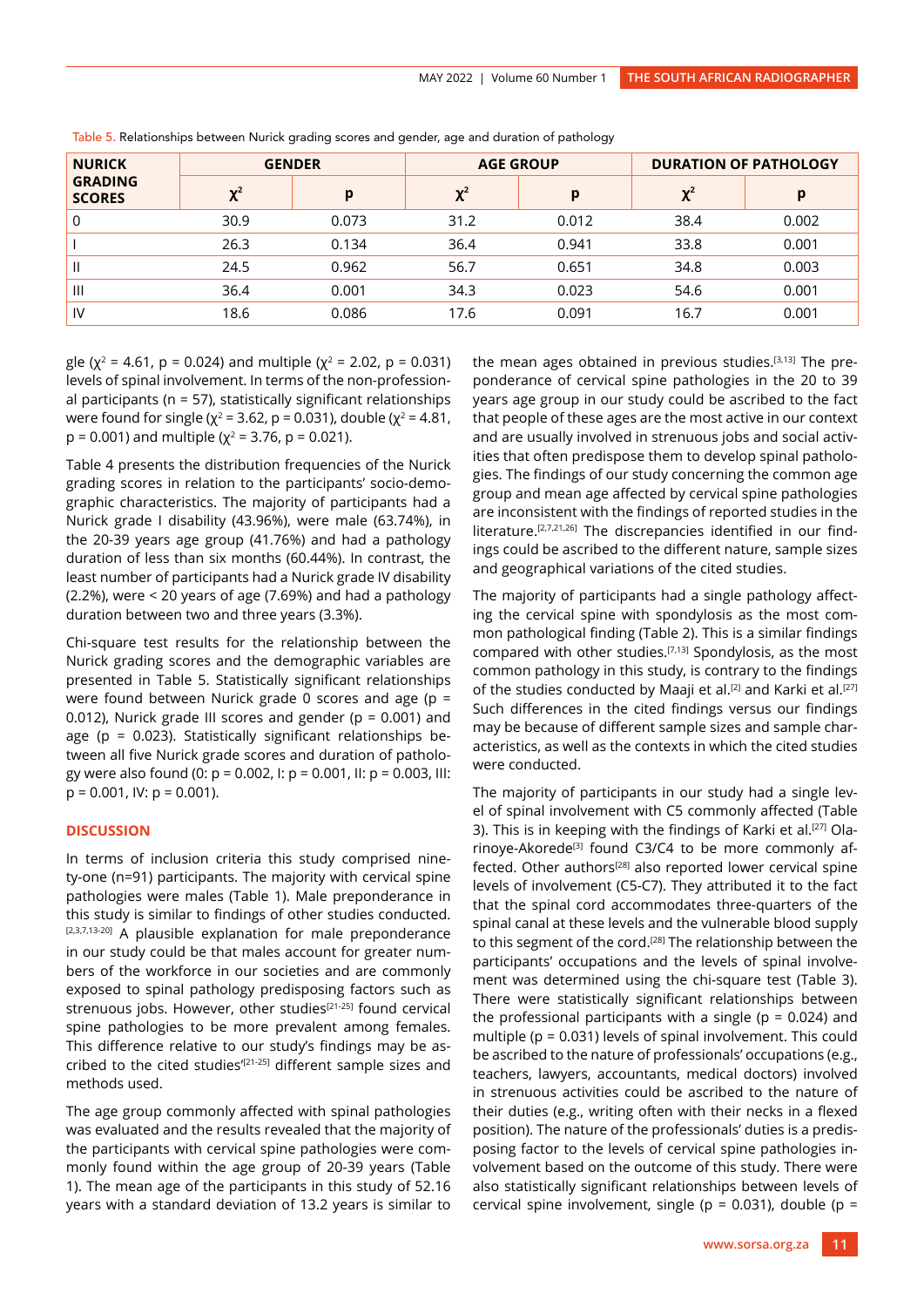0.001), and multiple ( $p = 0.021$ ) and the non-professional category of participants. Non-professionals (e.g., masons, mechanics and carpenters) are usually involved in work activities of lifting and carrying of heavy objects and having their necks in flexed positions for long periods of time during their work, which predisposes them to multiple levels of spinal involvement.

The degree of disabilities of the participants was determined using the Nurick grading system (Table 4). Most had a Nurick grade I score (43.96%), which means that they had signs or symptoms of spinal cord disease but no difficulty in walking. In contrast, two of the participants ( $n = 2$ ) presented with Nurick grade IV, which means they were able to walk with the aid of someone or using a walking frame. This finding is dissimilar to other studies.[3,20] The cited authors found Nurick grades III and IV and Nurick grades II, respectively, to be more common. This could be ascribed to the different scope and sample characteristics of their studies compared to our study.

The majority of the Nurick grade scores showed no statistically significant relationships with patients' age and gender. A statistically significant relationship was found for Nurick grade 0 scores relative to age ( $\chi^2$  = 31.2, p = 0.012) (Table 5). Statistically significant relationships were also found for Nurick grade III scores relative to gender ( $\chi^2$  = 36.4, p = 0.001) and age ( $\chi^2$  = 34.3, p = 0.023) (Table 5). This means participants with signs or symptoms of root involvement, but without evidence of spinal cord disease were associated with their age and gender. There were statistically significant relationships between all the Nurick grade scores and the duration of the pathology (Table 5). This implies that the nature of disabilities exhibited by the participants with cervical spine pathologies was greatly affected by the length of time of their cervical pathologies.

# **REFERENCES**

- 1. Montgomery DM, Brower RS. Cervical myelopathy. Clinical syndrome and natural history. Ortho Clin North Am. 1992, 23(3):487-493.
- 2. Maaji SM, Saidu SA, Shamaki AMB, Danfulani M, Yunusa GH, Kakale SB. Spinal MRI findings in patients with signs and symptoms of radiculopathy in Sokoto, North-Western Nigeria. Kanem J Med Sci. 2012, 12(6):15-22.
- 3. Olarinoye-Akorede SA, Ibinaiye PO, Akano A, Hamidu AU, Kajogbola GA. Magnetic resonance imaging findings in cervical spondylosis and cervical spondylotic myelopathy in Zaria, Northern Nigeria. Sub-Saharan Afr J Med. 2015, 2(2):74-78.
- 4. Ackery A, Tator C, Krassioukov A. A global perspective on spinal cord injury epidemiology. J Neurotrauma. 2004, 21(10):1355-1370.
- 5. Malcolm GP. Surgical disorders of the cervical spine: presentation and management of common disorders. J Neurol Neurosurg Psych. 2002, 73(Supp 1):i34-i41.
- 6. McCormick WE, Steinmetz MP, Benzel EC. Cervical spondylotic myelopathy: make the difficult diagnosis, then refers for surgery. Cleveland Clin J Med. 2003, 70(10):899-904.

#### **LIMITATIONS**

The small sample size may limit the generalisability of the findings. This study focuses more on degenerative spinal changes and may not be a true representation of all the cervical spine pathologies present in the study population.

## **CONCLUSIONS**

Cervical spine pathologies are numerous and are common among 20- to 39-year-old males. Cervical spondylosis, with a predilection for C5 vertebra, was the most common finding. Nurick grade I disability was the most common in terms of the Nurick grading scores of disabilities. Statistically significant relationships exist between Nurick grade 0 scores and age, Nurick grade III scores and age and gender, and Nurick grade 0 to IV and duration of the pathology. The findings of this study could be considered for optimisation of patients' preparation and care by radiographers and radiologists during spinal MRI investigations. Further studies are recommended with larger sample sizes for generalisability of the findings of this study.

#### **CONFLICT OF INTEREST**

None.

## **AUTHORS' CONTRIBUTIONS**

MPO was the main researcher, drafted the manuscript and captured the data. MPO, ACU and COA analysed the results. ACU and COA gave recommendations on the review of the literature and were critical readers of the work. All authors read and approved the final manuscript.

- 7. Mustapha Z, Okedayo M, Ibrahim K, Abbs AA, Ahmadu MS, Abubakar A, Yusuf M. Cervical spine MRI findings in patients presenting with neck pain and radiculopathy. Inter Res J Basic Clin Stud. 2014, 2(2):20-26.
- 8. United Nations. World Population Prospects 2019. [cited 2022 March 18]. Available from: https://population.un.org/wpp/.
- 9. Flynn JM, Closkey RF, Soroosh M, Dormans JP. Role of magnetic resonance imaging in the assessment of pediatric cervical spine injuries. J Paediatr Orthop. 2002, 22(5):573-577.
- 10. Herring W. Learning Radiology: Recognizing the Basics. 1st ed. Philadelphia, Pennsylvania: Mosby Elsevier; 2007, pp. 266-273.
- 11. Ryan S, McNicholas M, Eustace SJ. Anatomy for diagnostic imaging. 3rd ed. Ireland: Elsevier Saunders; 2010, pp. 91-102.
- 12. Nurick S. The pathogenesis of the spinal cord disorder associated with cervical spondylosis. Brain. 1972, 95(1):87-100.
- 13. Laxton AW, Perrin RG. The relations between social support, life stress, and quality of life following spinal decompression surgery. Spinal Cord, 2003, 41(10):553-558.
- 14. Marino RJ, Graves DE. Metric properties of the ASIA motor score: subscales improve correlation with functional activities. Arch Phys Med Rehabil. 2004, 85(11):1804-1810.